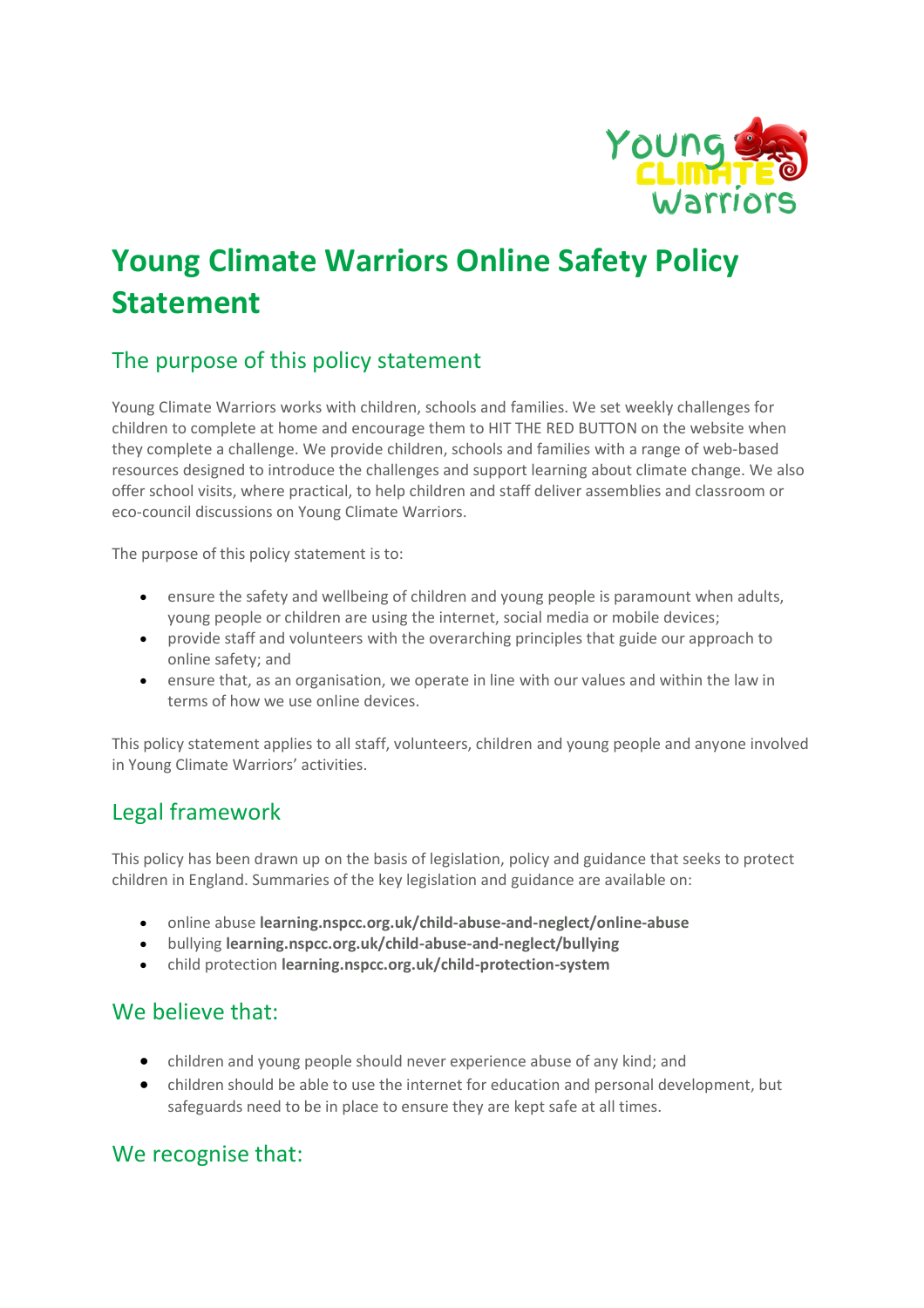- the online world provides everyone with many opportunities, but it can also present risks and challenges;
- we have a duty to ensure that all children, young people and adults involved in our organisation are protected from potential harm online;
- we have a responsibility to help keep children and young people safe online, whether or not they are using the Young Climate Warriors website;
- all children, regardless of age, disability, gender reassignment, race, religion or belief, sex or sexual orientation, have the right to equal protection from all types of harm or abuse; and
- working in partnership with children, young people, their parents, carers and other agencies is essential in promoting young people's welfare and in helping young people to be responsible in their approach to online safety.

#### We will seek to keep children and young people safe by:

- appointing an online safety coordinator;
- providing clear and specific directions to staff and volunteers on how to behave online through our code of conduct;
- supporting and encouraging the young people using our service to use the internet, social media and mobile phones in a way that keeps them safe and shows respect for others;
- supporting and encouraging parents and carers to do what they can to keep their children safe online;
- developing clear and robust procedures to enable us to respond appropriately to any incidents of inappropriate online behaviour, whether by an adult or a child/young person;
- reviewing and updating the security of our information systems regularly; ensuring that user names, logins, email accounts and passwords are used effectively;
- ensuring personal information about the adults and children who are involved in our organisation is held securely and shared only as appropriate;
- ensuring that images of children, young people and families are used only after their written permission has been obtained, and only for the purpose for which consent has been given;
- providing supervision, support and training for staff and volunteers about online safety; and
- examining and risk assessing any social media platforms and new technologies before they are used within the organisation.

## If online abuse occurs, we will respond to it by:

- having clear and robust safeguarding procedures in place for responding to abuse (including online abuse);
- providing support and training for all staff and volunteers on dealing with all forms of abuse;
- making sure our response takes the needs of the person experiencing abuse, any bystanders and our organisation as a whole into account; and
- reviewing the plan developed to address online abuse at regular intervals, in order to ensure that any problems have been resolved in the long term.

# Related policies and procedures

This policy statement should be read alongside our organisational policies and procedures, including:

- Safeguarding Policy
- Procedures for responding to concerns about a child or young person's wellbeing